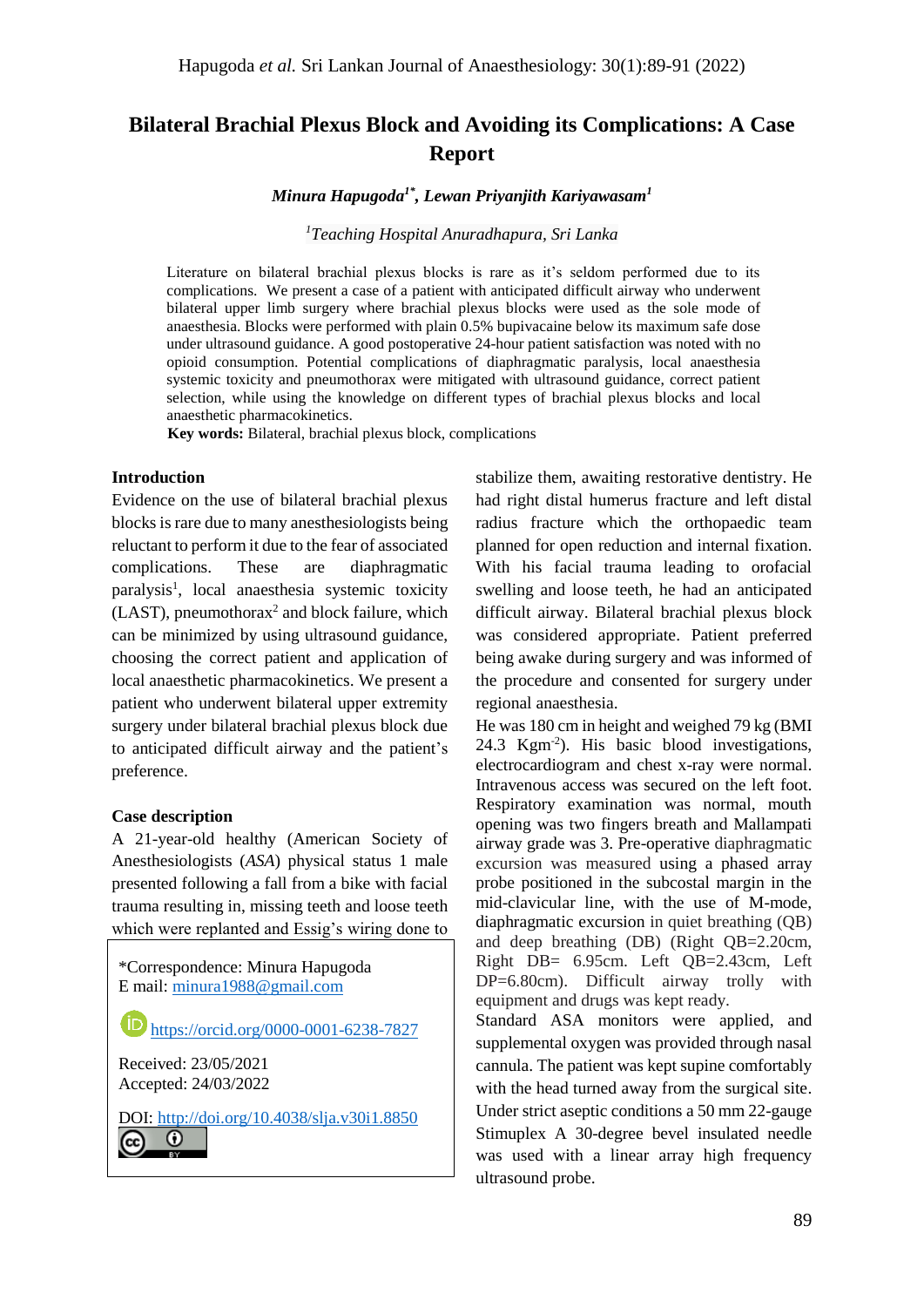Right supraclavicular brachial plexus block (SCB) was performed first with 0.5% bupivacaine 15ml. It was injected with frequent aspirations in between and satisfactory surgical anaesthesia was achieved in 30 minutes. Open reduction of the right distal humerus fracture and internal fixation were done in 2 hours 15 minutes without any complications.

Following which, left axillary brachial plexus block was performed with 15 ml of 0.5% bupivacaine. Satisfactory motor and sensory block were achieved following 30 minutes. Left distal radius fracture open reduction and internal fixation was performed in 1 hour 15 minutes.

No features suggestive of LAST were noted. Patient did not complain of difficulty in breathing or pain and no rescue analgesia was used during surgery. Visual analogue scale (VAS) for pain during surgery was 0.7/10. Post-surgery diaphragmatic excursion was measured in QB and DB (Right QB=1.95cm, Right DB= 6.05cm. Left QB 2.3cm, Left DB= 6.5cm) and no ultrasound evidence of pneumothorax was noted. 24-hour post-operative VAS was 2.3/10 with no opioid analgesics being prescribed. Patient was satisfied with the anaesthetic management and the surgery and was willing to undergo similar type of regional anaesthesia in the future.

## **Discussion**

Brachial plexus block is a useful alternative to general anaesthesia, but its bilateral use is not commonly documented due the potential complications and steps need to be taken to mitigate them.

To reduce the incidence of phrenic nerve block, ultrasound guidance was used, which was found to reduce the rate to nearly 0%  $3$  from 67%  $1$ . Phrenic nerve blockade was noted to be volume dependent without any differences in block success using the minimum effective volume (MEV) of the local anaesthetic  $4$ . Thus, the MEV of local anaesthetic for each block documented in prior research was used. 15ml of 0.5% bupivacaine<sup>5</sup> (7.5ml each at intersection of the first rib and subclavian artery "corner pocket" and neural cluster) was deposited in the SCB. 2- 4 ml of 0.5% bupivacaine was used to around radial,

median, musculocutaneous and ulnar nerves each <sup>6</sup> with a total of 15ml for the axillary block. No evidence of phrenic nerve paralysis following axillary block was found in previous reports.

Studies also found diaphragmatic paresis following SCB results in no reduction in pulmonary function tests and healthy subjects were asymptomatic, however it may result in significant pulmonary dysfunction in patients with underlying lung disease <sup>7</sup>. Studies to examine clinical predictors of symptomatic phrenic nerve palsy after brachial plexus block are lacking, thus careful selection of patients is needed.

Incidence of local anaesthetic toxicity can be reduced by calculating the total dose according to ideal body weight and using up to the maximum safe dose for the anaesthetic. We used 150mg of 0.5% bupivacaine compared to the maximum safe dose of 158mg (2mg/kg). Using ultrasoundguided technique facilitates a reduction in the MEV of local anaesthetic. Pacing the procedures adequately apart thus preventing a rapid rise in plasma concentration, frequent aspiration, and visualizing the needle position through ultrasound guidance to prevent inadvertent intravascular injection of local anaesthetic are also useful <sup>8,9</sup>. Ultrasound-guided technique also appears to reduce the risk of pneumothorax following SCB to 0.04% from 6.1% without ultrasound guidance<sup>2</sup>.

## **Conclusion**

Bilateral brachial plexus block still remains a controversial issue due to the modest amount of evidence in the form of only case reports. Complications of bilateral diaphragmatic paralysis, LAST, pneumothorax and block failure can be mitigated by ultrasound guidance, choosing the correct patient, and utilizing the appropriate brachial plexus block. Further research on this topic needs to be done to come to a clear consensus. We would like to present this clinical experience where two regional blocks were combined successfully while mitigating these complications.